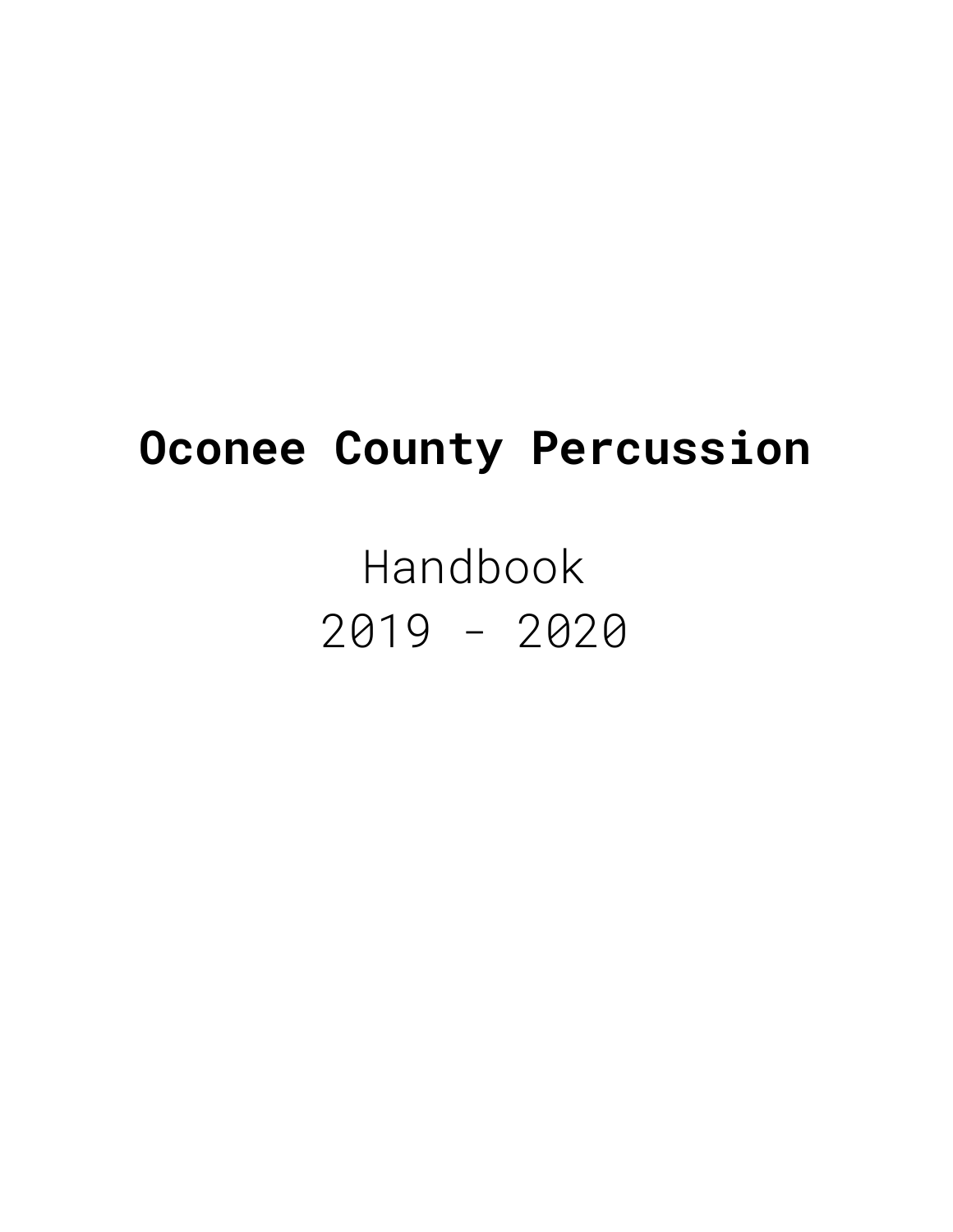# **Information Form**

This contact information will be used in the case of an emergency

| Name:                     |  |  |  |  |
|---------------------------|--|--|--|--|
|                           |  |  |  |  |
|                           |  |  |  |  |
|                           |  |  |  |  |
|                           |  |  |  |  |
|                           |  |  |  |  |
|                           |  |  |  |  |
| Parent(s) or Guardian(s): |  |  |  |  |
|                           |  |  |  |  |
|                           |  |  |  |  |
|                           |  |  |  |  |
|                           |  |  |  |  |
|                           |  |  |  |  |
|                           |  |  |  |  |

\*This form is due the first day of auditions.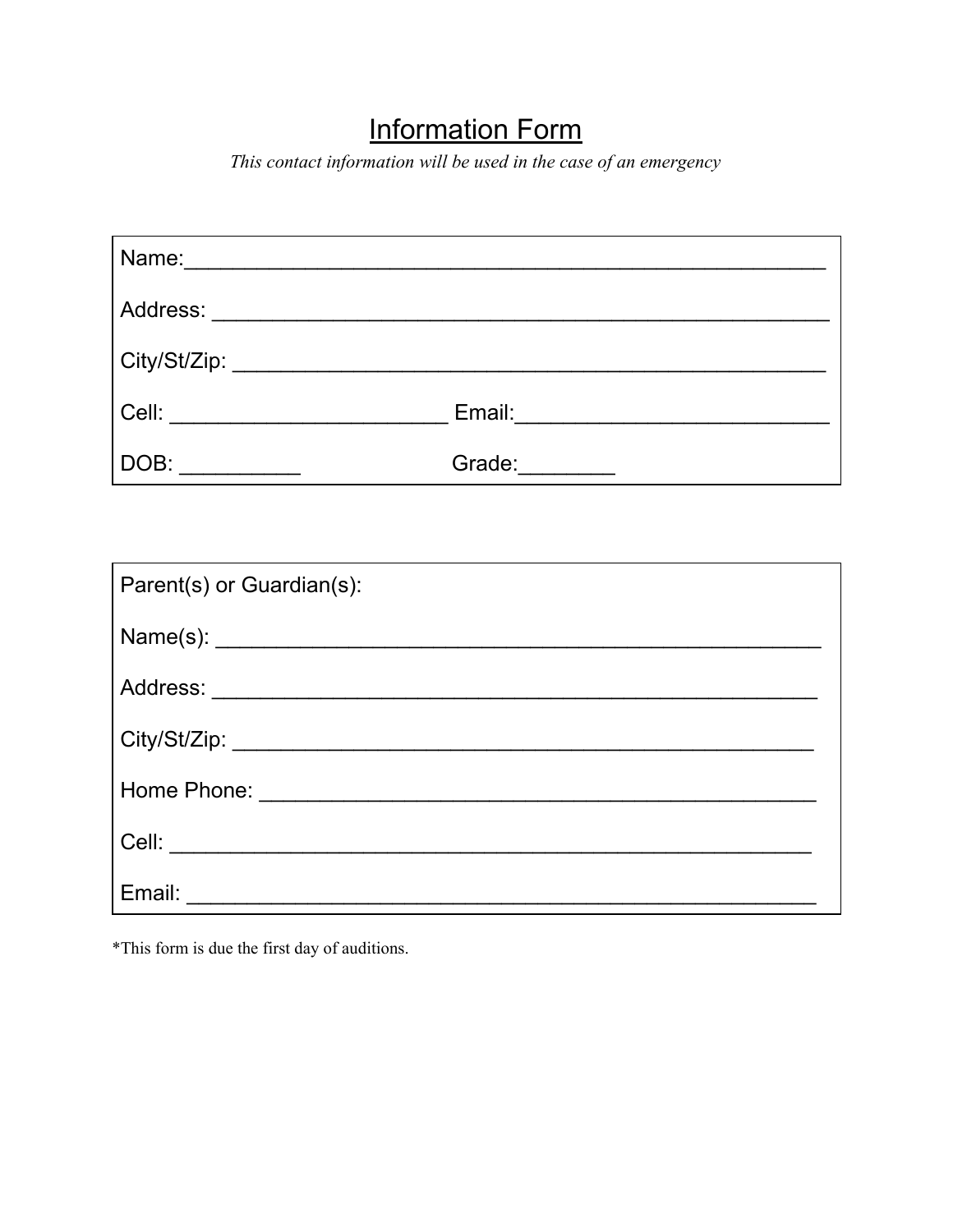# Experience/Preference:

| 1. Indicate years of experience:                                                                                                |
|---------------------------------------------------------------------------------------------------------------------------------|
| Fall Battery _____ Fall Front Ensemble _____ Winter Battery ____<br>Winter Front Ensemble ____ Concert/Symphonic Percussion ___ |
| 2. Describe your percussion experience (where, when, what you played, etc):                                                     |
| 3. Do you participate in other activities/jobs that may conflict with our schedule? if<br>so, what?                             |
| 4. What instruments would you like to audition for?<br>a. Primary:<br>b. Secondary:<br>c. Tertiary:                             |
| 5. Are you willing to accept a position not listed above?                                                                       |
| 6. Are you interested in a leadership position?                                                                                 |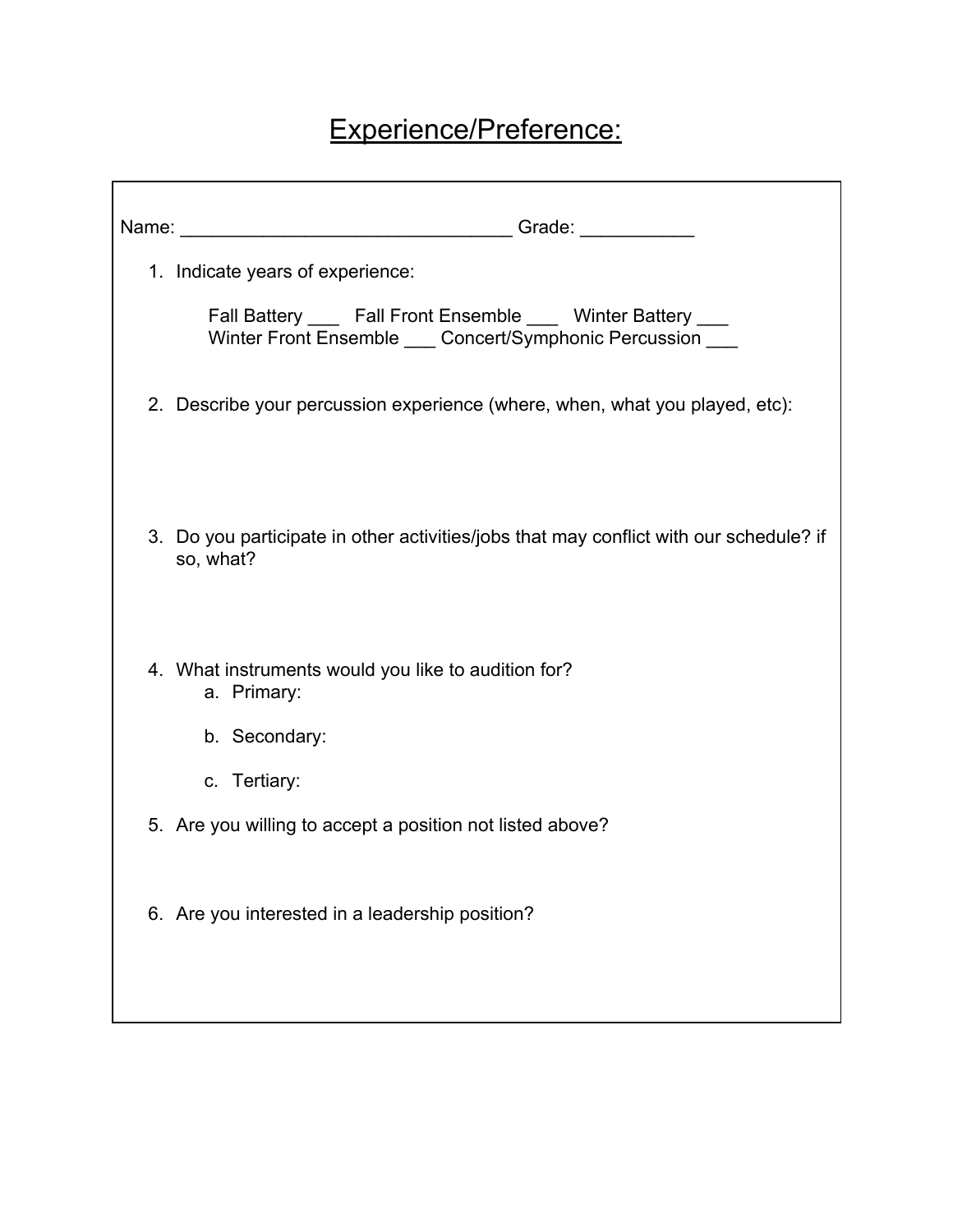# Rules and Guidelines

*Oconee County School District and West-Oak High School rules are in ef ect at all times.*

### **Attendance:**

### **Attendance is mandatory at all rehearsals and performances!**

The director may withhold a student from performing if rehearsal is missed prior to a performance.

Absences are considered EXCUSED for these reasons ONLY:

- Personal illness accompanied by a doctor's note (absence from school).
- Death in the family.
- Situations approved by the director well in advance.
- Other extraordinary situations at the discretion of the director.

### **Rehearsal Procedure:**

**Punctuality** is very important in this activity. As a percussionist you need to plan for the time needed to set up your equipment. If rehearsal starts at 4:30; our first **DOWNBEAT** is at 4:30. If you miss our downbeat you are late.

You will be expected to find where your section is setting up (ask a section leader) and have all equipment and needed materials ready by the first downbeat.

You will be expected to come to rehearsal ready to work; without distractions. Our rehearsal time is limited but valuable. The staff will devote our time to helping you improve! In exchange, we would like your full attention during rehearsal...

### **There will be NO cell phones on the floor (or front ensemble equivalent space)!!!**

That means not in your pocket/stick bag/fanny pack/etc. You may have it on the sideline and your parent/guardian may contact the director in the case of an emergency. You may use your phone during all breaks.

You will be expected to have all materials in a three ring binder with sheet protectors (at every rehearsal).

You will be expected to dress appropriately for rehearsals. You must wear clothing that allows for complete mobility and athletic footwear.

No soft drinks during rehearsals or breaks. Water and other athletic beverages only.

No food, gum, or candy in rehearsal.

In addition to the guidelines listed above; you will be expected to follow all rehearsal procedures laid out over the course of the season. **To be the best, you must rehearse the best!**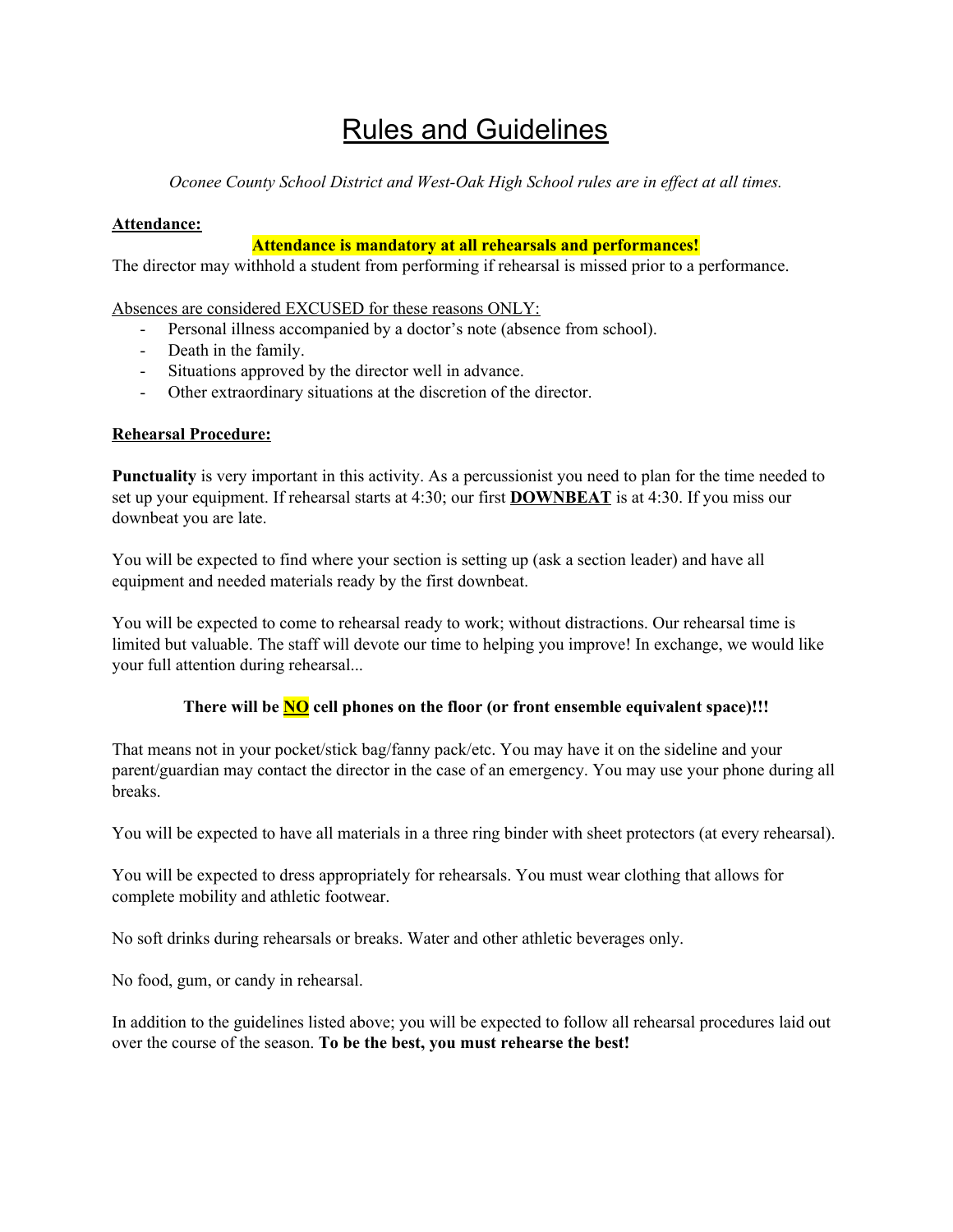# Audition Expectations

All forms must be turned in at the beginning of auditions.

You should be familiar with all the exercises in the audition packet.

You are expected to be on time and ready to work for the duration of the audition.

You must remain flexible throughout the audition process. The staff will ask you to play multiple instruments. Including instruments you may be unfamiliar with. You will be expected to follow the instructions and try new things with enthusiasm!

You will be expected to adhere to the techniques taught by our staff.

**Your placement in the ensemble will not be dictated by your playing ability alone**! The staff will be looking for people who are hardworking, eager to learn, flexible, punctual, good at following instructions, have good rehearsal etiquette, and are having fun!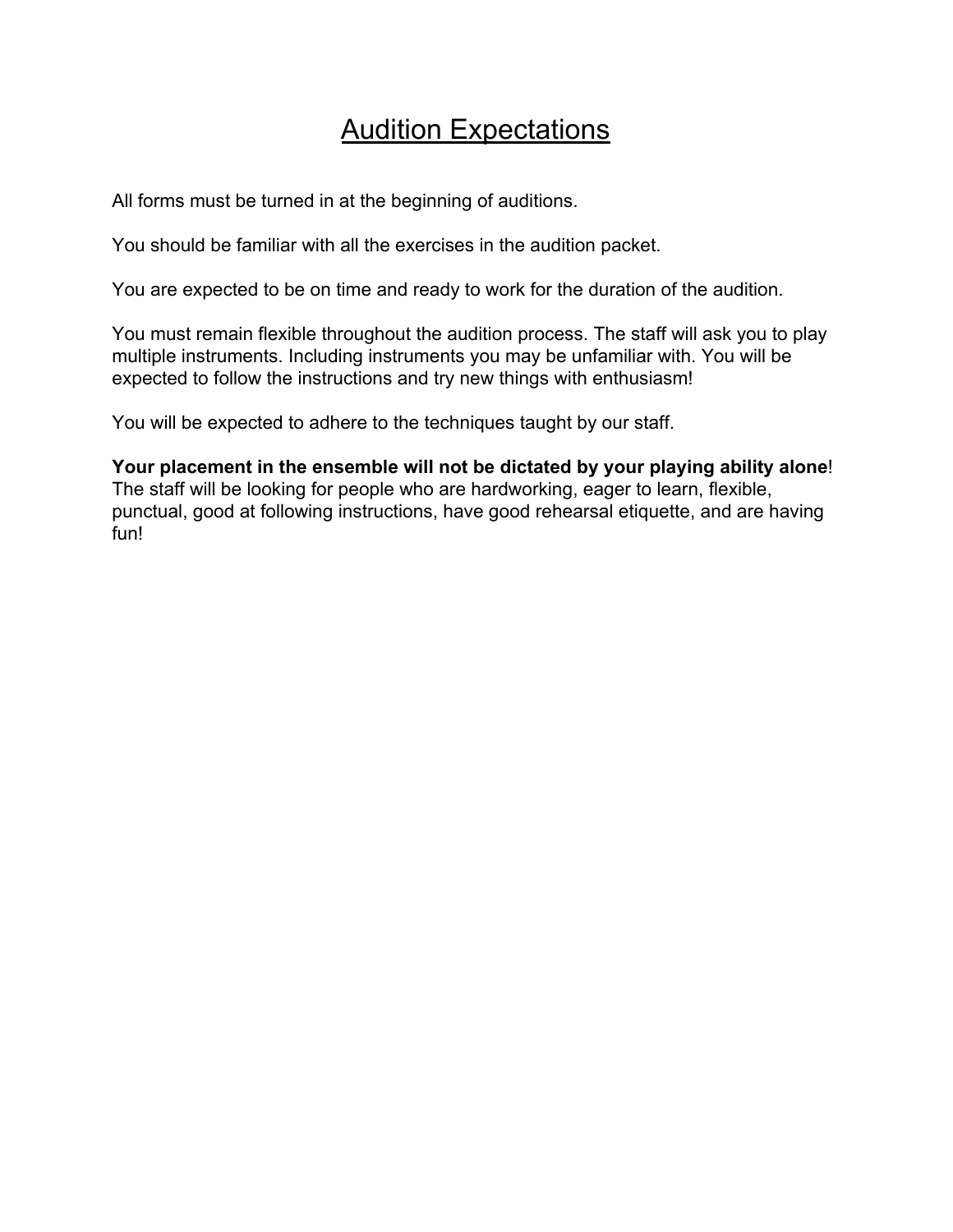# **Payment Contract** Oconee County Percussion

Student Name

Parent/Guardian Name(s)

### **2019 - 2020 Ensemble Fees: \$300**

Payment schedule: TBD

*\*Financial matters concerning members and their families are confidential and will only be shared with the director and treasurer.*

I understand the above payment is required for my child to participate in this ensemble. I understand fees are NON-REFUNDABLE.

| Parent/Guardian Signature: | Date: |  |
|----------------------------|-------|--|
|                            |       |  |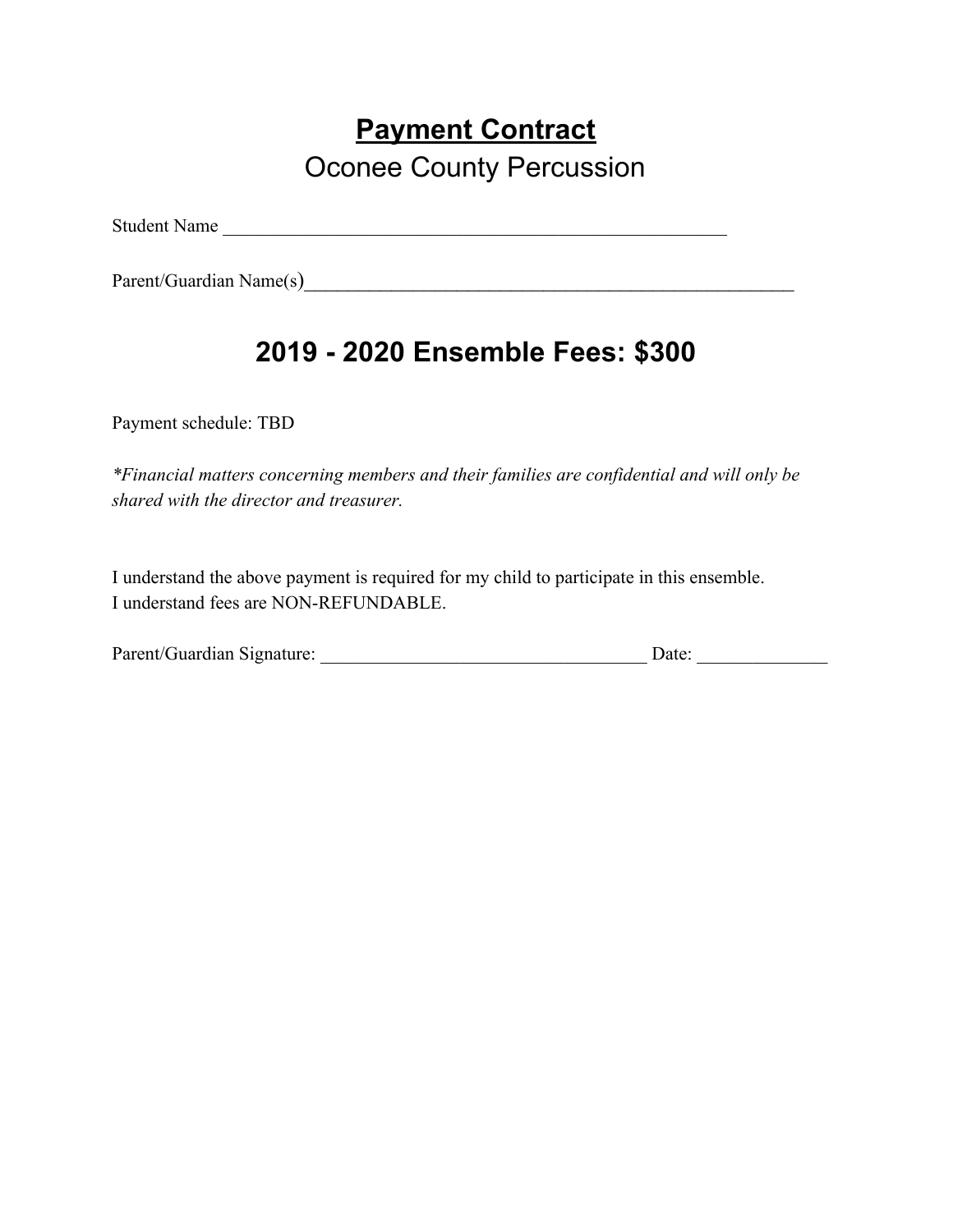# **Media Consent Form** Oconee County Percussion

I,

 $\_$ (Name of person giving consent & parent/guardian if under 18 years of age)

Consent to the use of photographs or video footage for use on the various band website's, in newsletters and publications, social media platforms, as well as for distribution to members. Consent to the use of photographs or video footage being used to promote future Warrior Percussion events by the staff. I further understand that this consent may be withdrawn by me at any time, upon written notice. I give this consent voluntarily.

| Signature of person giving consent |  |  |
|------------------------------------|--|--|
|                                    |  |  |

Signature of parent/guardian <18 \_\_\_\_\_\_\_\_\_\_\_\_\_\_\_\_\_\_\_\_\_\_\_\_\_\_\_\_\_\_\_\_\_\_\_\_\_\_\_\_\_

Date\_\_\_\_\_\_\_\_\_\_\_\_\_\_\_\_\_\_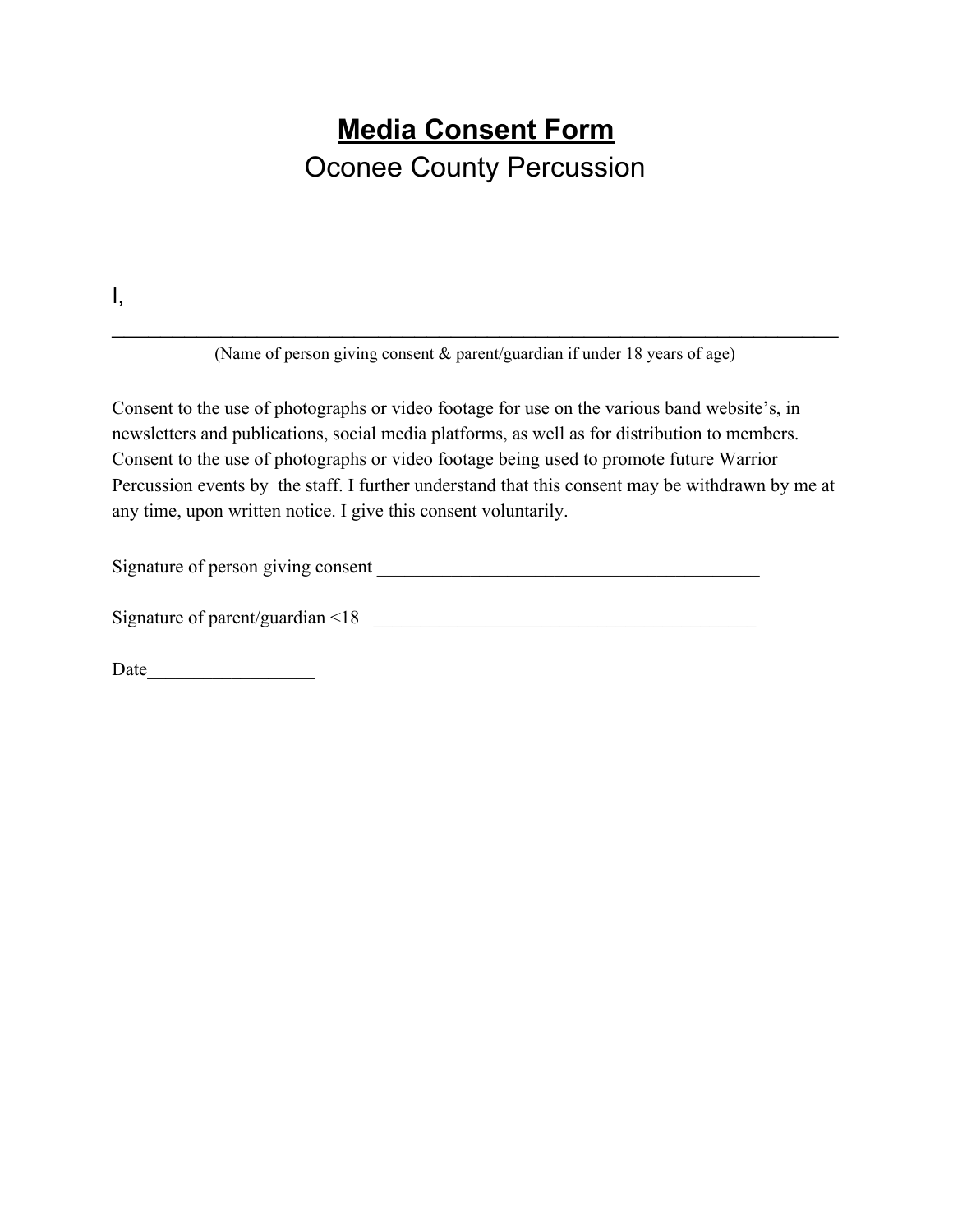# **Ensemble Contract** Oconee County Percussion

I have read and understand the rules, regulations, and commitments outlined in this packet. I understand that attendance at all rehearsals, performances, and competitions is mandatory. I further understand that if I am found in violation of anything outlined in this packet, the rules and regulations of West Oak High School, or the rules and regulations set forth by the Oconee County School District, I am subject to dismissal from the program without refund of any fees paid up to that point.

| Student Name (print): |       |
|-----------------------|-------|
| Student Signature:    | Date: |
| Parent Name (print):  |       |
| Parent Signature:     | Date: |